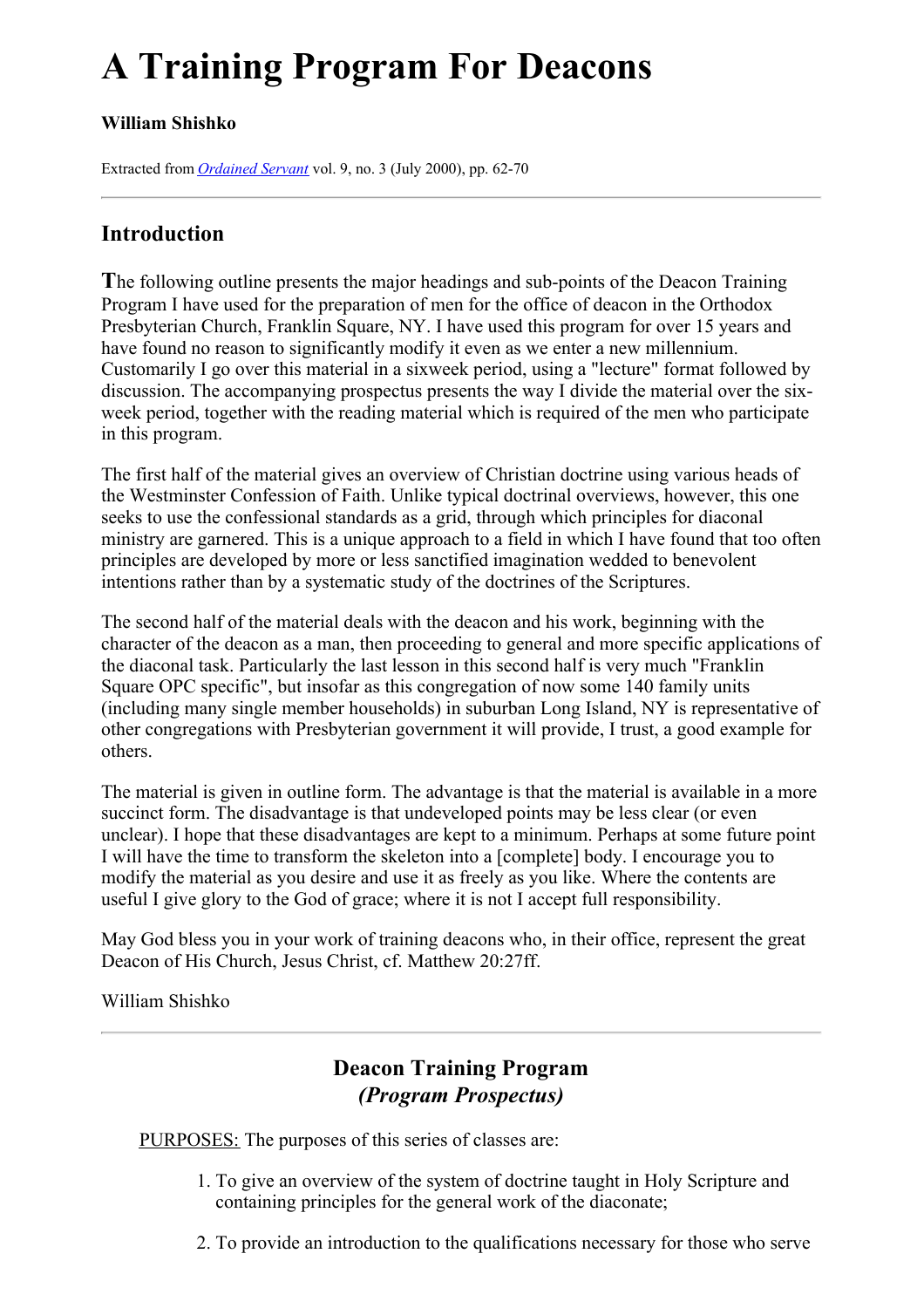as deacons in the Orthodox Presbyterian Church.

3. To present an outline of the responsibilities of those serving as deacons in the Orthodox Presbyterian Church, Franklin Square.

TEXTS & HANDOUTS: Required reading will be from the following:

Westminster Confession of Faith, (Free Presbyterian Publications Edition)

Berkhof, Lous. *Summary of Chirstian Docrine*(Eerdmans).

Berghoef, Gerard & Lester DeKoster. *The Deacon's Handbook*. (Christian's Library Press)

Coppes, Leonard J. *Who Will Lead Us?* (Pilgrim Publishing Company)

MacNair, Donald J. *The Living Church* (GCP)

Kuiper, R. B. *The Glorious Body of Christ* (Banner of Truth)

Deacon's Manual & Policy Manual (OPC, Franklin Square)

- CLASS SCHEDULE: Classes will meet on the following Tuesday evenings from 7:30 9:00 p.m. at locations to be established:
- August 3, '99 October 5, '99 December 7, '99 September 7, '99 November 16, '99 — January 4, '00

#### CLASS OUTLINE:

WEEKS 1-3: AN OVERVIEW OF CHRISTIAN DOCTRINE*"Deacons must...hold the mystery of the faith with a pure conscience."* (1 Tim. 3:8,9)

Week 1: God & Man

Required Reading: —WCF, I - VII, IX —Berkhof, pp 9 - 89

Week 2: Christ & His Work

Required Reading: —WCF, VIII, X - XVIII —Berkhof, pp 93 - 148

Week 3: The Church & Last Things

Required Reading: —WCF, XIX - XXXIII —Berkhof, pp 151 - 198

WEEKS 4-6: THE DEACON AND HIS WORK *"Let these also first be proved; then let them serve as deacons, being found blameless"* (1 Tim. 3:10)

Week 4: The Deacon as a Man

Required Reading: Acts 6:1-7, 1 Timothy 3:8-13

MacNair, *The Growing Local Church*, pp 79-86, 195 (handout)

MacNair, *The Living Church*, pp 155-157 (handout)

Week 5: The Deacon as an Officer: General Considerations

Required Reading: Coppes, pp 105 -138 —Kuiper, pp 150-157 (handout)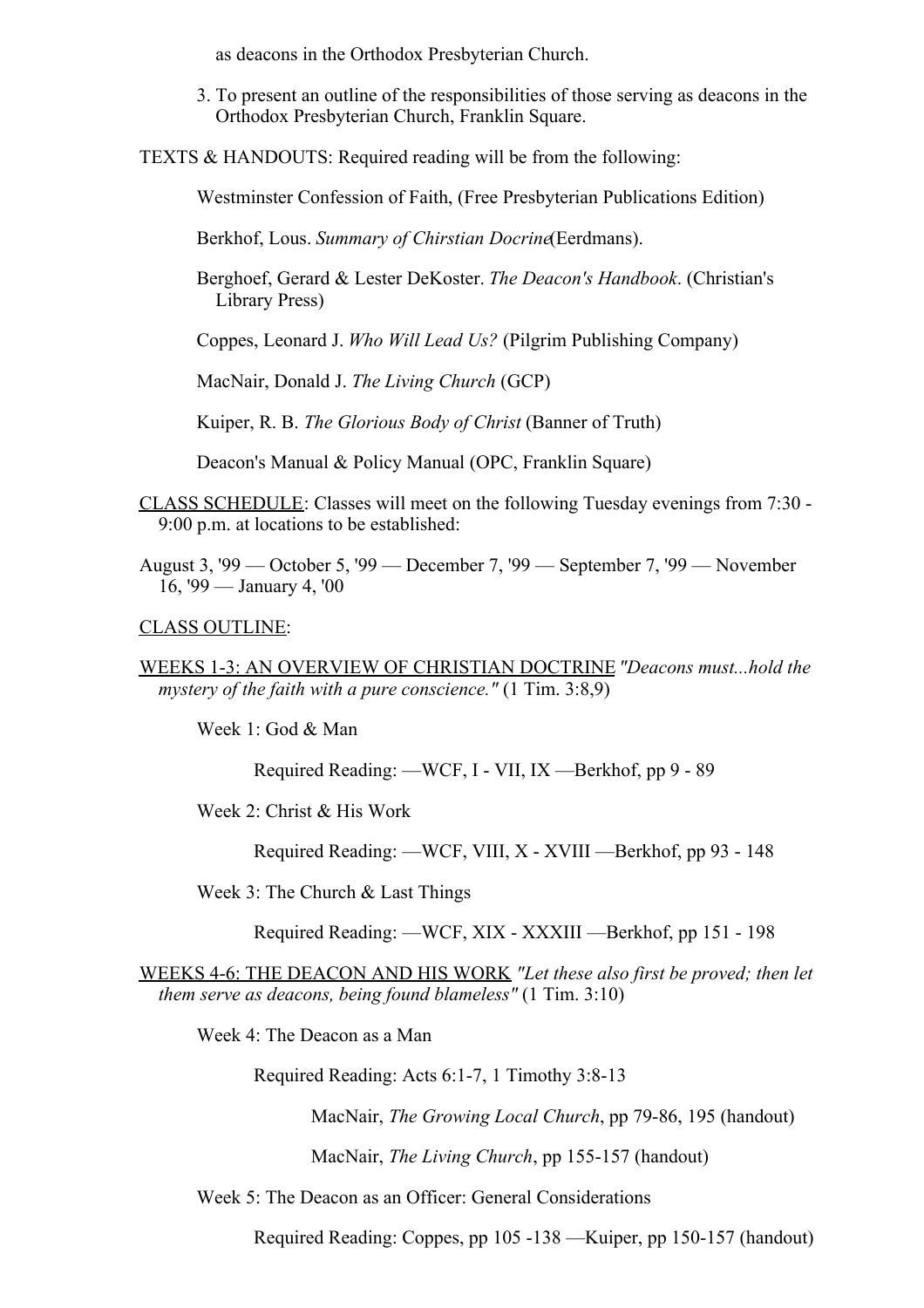Week 6: The Deacon as an Officer: Specific Applications

Required Reading:

Berghoef & DeKoster, pp 135 -181 —Coppes, pp 139 - 154

MacNair, The Growing Local Church, pp 109-125 (handout)

OPC, Franklin Square Deacon's Manual & Policy Manual

- **I. THE DEACON AND DOCTRINE**, 1 Tim. 3:8,9 *"holding the mystery of the faith in a pure conscience."*
	- A. Deacons must possess a basic understanding of the fullness of the Christian faith as it focuses on Christ Himself. i.e., "the *mystery* of the faith."
		- 1. Office in the Church represents Christ in His offices.
		- 2. The office is meaningless apart from the faith. The faith guides what is done through the office. The office presents the faith, e.g., Stephen, Philip.
	- B. This understanding must have become a part of the man, usually through time and experience coupled with regular feeding of the mind, i.e., "*holding* the mystery of the faith."
	- C. It must be an understanding which inhabits a man who is truly *God's* man, i.e., "in a *pure conscience*."—Cf. 1 Peter 3:16-21.

**II. DOCTRINAL PROPOSITIONS WHICH MUST GUIDE THE ONGOING AND DEVELOPING WORK OF A DIACONATE** (Based on various heads of the Westminster Confession of Faith, hereafter WCF)

- A. WCF I: There must be a dogged determination to align every diaconal practice with the precepts and directives of Holy Scripture, cf. I:vi, 1 Tim. 3:16ff., 1Tim. 3:14ff.
	- 1. Some areas: *How* is mercy to be shown? To whom? To what extent? What are the biblical principles that bear on issues like a church budget, salaries, the church building, areas of diaconal involvement, etc.
	- 2. Necessitates: a. Private study, thought, and prayer. b. Diaconal consultation and intercession. c. Consultation with the session.
- B. (WCF II) There must be a wise, sensitive, and increasingly obvious manifestation of various attributes of God in the work of the diaconate.
	- 1. Redemption: Word & deed. Officers officially represent the words & deeds of the Redeemer. Deacons especially represent His deeds, e.g., Mk. 10:45, "I came not to be deaconed to, but to deacon."
	- 2. Those diaconal deeds represent God! E.g., God-man = Servant. Deacons are servants. God is father to the fatherless & provider/protector of widows. Deacons do this, too, in the name of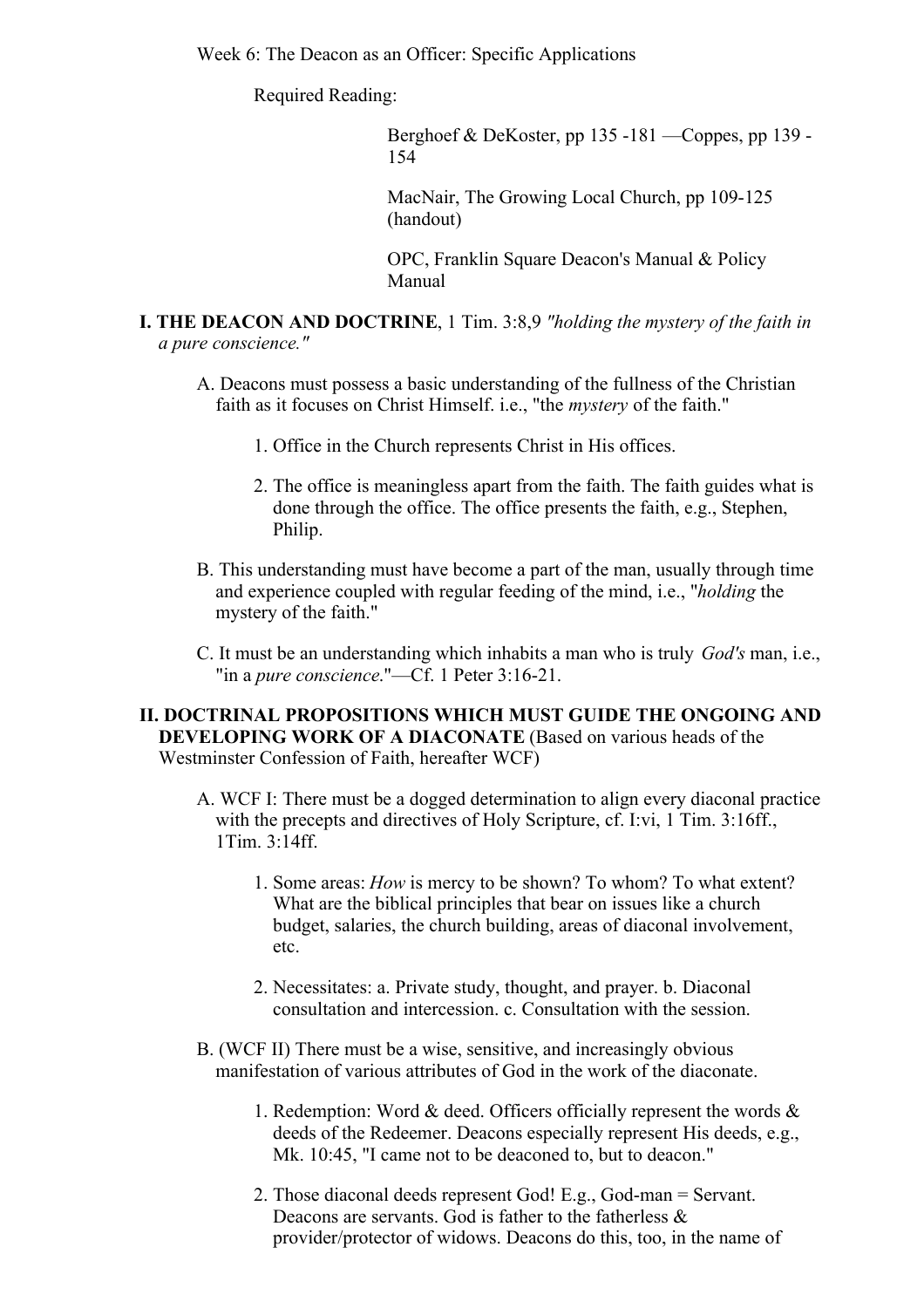Christ.

- 3. Other attributes: Holy sovereignty, with all advancing the Kingdom of God; Mercy, cf. Jn. 12:6, Gal. 2:10. Justice, 2 Thess. 3:10, etc. All have reflections in diaconal work.
- C. (WCF III, V) There must be a wise, healthy, consideration of implications of both divine sovereignty and human agency in many of the more difficult matters deacons will face, cf. III:1, V:1,5.

E.g., Issues re. famine relief in certain regimes, cf. Rev. 6:5f. See James 5:14f, 1 Cor. 11:30.

> NOTE: Always seek counsel from Elders. Need of ongoing communication with them.

D. (WCF VI) There must be an ever-present consciousness of the curse, sin, its multiple effects, and how best to deal with these.

> I.e., Specific sin & the blanket effects of sin, e.g., poverty, needs of elderly & widows, cf. 1 Tim. 5:8-16.

E. (WCF VII) There must be an unashamed differentiation in our dealings with those who are inside or outside of the covenant of grace

> Cf. Deut. 15:1-3, 7-11. Gal. 6:10. See Coppes, *Who Will Lead Us?* pp 138-149.

- 1. To Believers: Diaconal ministry is a demonstration of God's promised mercy to the people of God, e.g., Jesus feeding the multitudes.
- 2. To Unbelievers: God's goodness shown to them through the diaconate is designed to lead them to repentance, cf. Rom. 2:4. See Coppes, Ibid. p. 141.
- F. (WCF VI) There must be a constant recognition that every "temporality" given to the diaconate is a trust from God.

Cf. Deut. 8:10, 18, e.g., Finances, building, church possessions, other acquired proper-ties, savings, etc.

- G. (WCF VIII) Deacons must have an increasing appreciation of the person, work, and offices of Christ as the one mediator between man and God, cf. Matt. 16:13-18 (See J. Owen, Vol. 1, "The Divine Glory of Christ", 1 Tim. 3:15f, cf. vs. 9.
	- 1. Person: Truly God. Truly man. (VIII:2)
	- 2. Work: Humiliation. Exaltation (VIII:3)
	- 3. Offices: Prophet. Priest. King.

Select Bibliography:

William Blaikie: *The Public Ministry of Christ; The Inner Life of Christ*

John Flavel, Vol. 1. *The Fountain of Life*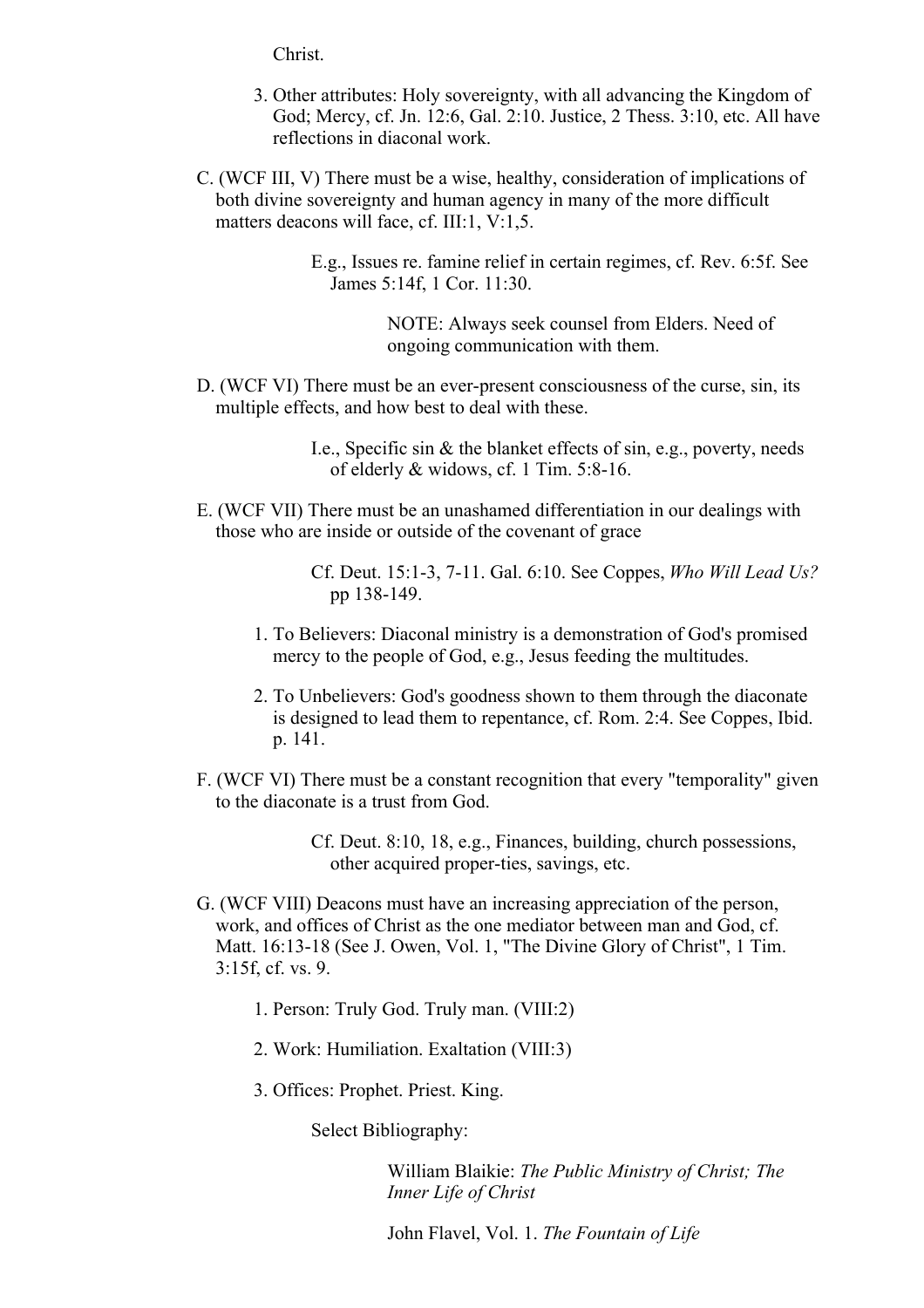Henry Martyn: *The Shadow of Calvary*

John Murray: *Redemption Accomplished and Applied*

Octavius Winslow: *The Glory of the Redeemer*

- Note: Ultimately and really, deacons represent and serve Jesus Christ. This is the nature of church office. Cf. John Sietsma, *The Idea of Office*, p. 57.
- H. (WCF X-XV) Deacons must cultivate a growing understanding of the way of salvation, and a growing facility in presenting it to others. E.g., Acts 7 (Stephen); 8:26-35 (Philip); 1 Timothy 3:13
	- 1. "Ordo Salutis" (X-XIII), cf. J. Murray, *Redemption Accomplished and Applied*
		- NOTE: Special care in understanding justification. Sensitivity to adoption, cf. WCF XII.
	- 2. Gospel Call: Saving faith (XIV) & Repentance (XV)

NOTE: Deacons will have opportunity to bring the Gospel to others in course of their work.

- I. (WCF XVI) Deacons must be particularly aware of their responsibility to stir up others to good works. Cf. Eph. 2:8-10, Heb. 10:24, "paroxusmon".
	- 1. Nature of Office: Heightened responsibility to do what applies to every believer.
	- 2. Particular role of diaconal office: Love & good works.
	- 3. Practical suggestions: a. Delegation. 2. Motivation (vs. mere sympathy). 3. Information. Cf. Berghoef & DeKoster, *Deacons Handbook*, pp 83-88, 143-146. 4. Communication.
- J. (WCF XVIII) Deacons must give attention to the often deep and complex questions related to the issue of assurance of salvation.
	- 1. Why?
		- a. Reality of Christian experience, esp. in churches that emphasize the necessity of vital/ experimental religion, e.g., 1 Peter 1:5-15.
		- b. Reality of diaconal ministry. Often (usually?!) on unexpected occasions.
	- 2. How?
		- a. Give due personal attention to the issue of assurance of faith and salvation.
		- b. Give special attention to the benefits of assurance, cf. XVIII:3 c. Minister to others those texts and insights that have been most helpful to you, cf. 2 Cor. 1:3-7.

Select Bibliography: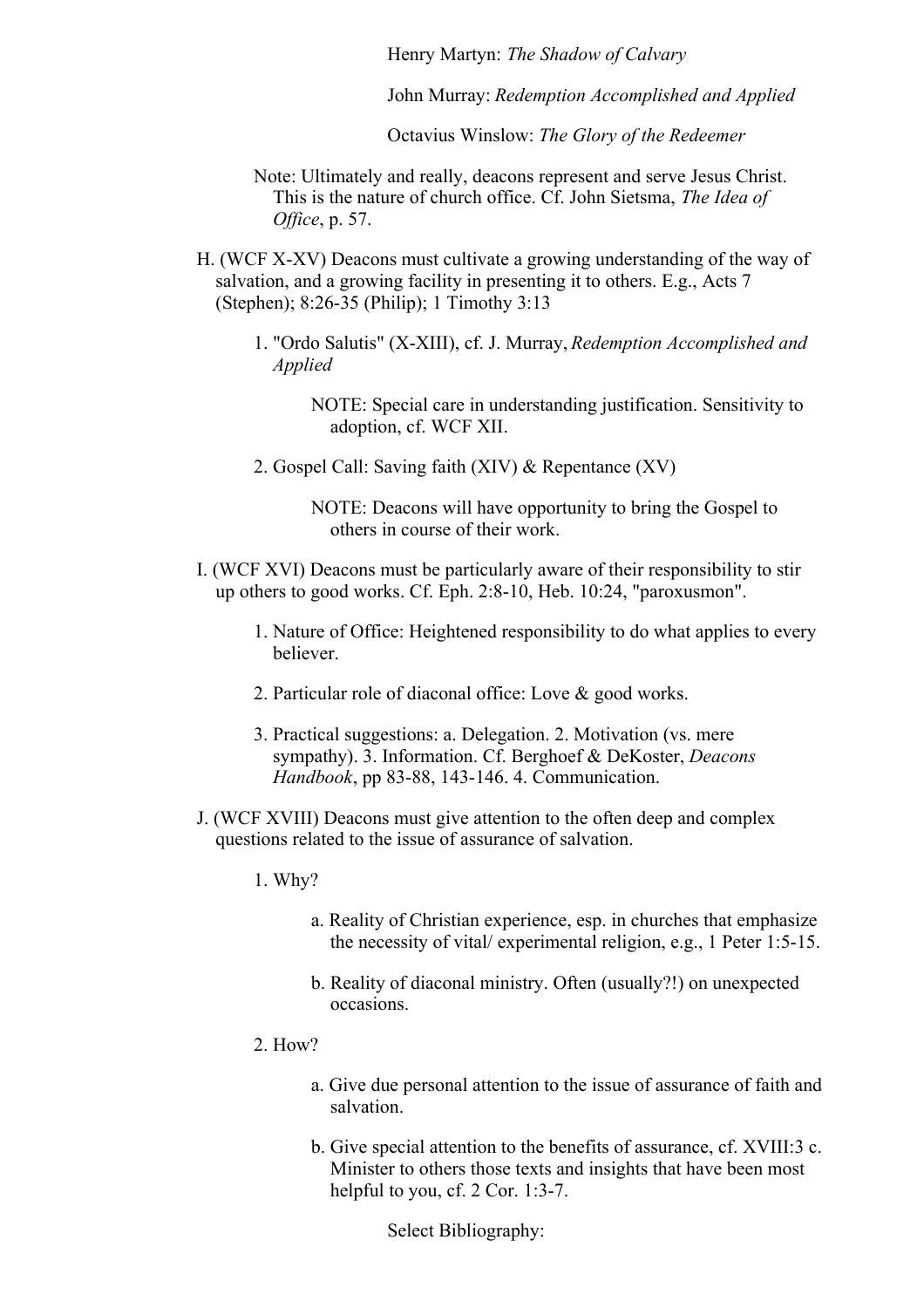William Guthrie, *The Christian's Great Interest*

Thomas Brooks, *Heaven on Earth*

Thomas Hooker, *The Poor, Doubting Christian Drawn to Christ*

- K. (WCF XIX:2,5,6) Deacons have an official responsibility to give special attention to the details of the Old Testament law and to regularly make legitimate application of these to their diaconal labors. Cf. Relation to proposition A above.
	- 1. Examples: Tithe (Deut. 14:22-29, etc.); Indebtedness (Deut. 15:1-6); Generosity to the poor (Deut. 15:7-11, etc.) Inheritance questions (Deut. 21:15-17); Usury (Deut. 23:19f.)

Cf. James 1:27, Deut. 14:29. 1 Cor. 9:9-11.

2. The "Theonomy" Question, cf. G. Bahnsen, R. Rushdoony, etc.

NOTE: Importance of considering these questions jointly with the Elders.

- L. (WCF XXI:8) Deacons should be especially sensitive to ways in which works of mercy can be done on the Sabbath. 1. Diaconal Works & the Sabbath, e.g., Mk. 2:23-28, 3:1-5, etc. Official leadership here, as with Christ.
	- 2. Practical Suggestions: Visits and tapes to shut-ins, nursing home ministries, food & hospitality to visitors, needy, etc. This should be led by the deacons.

NOTE: This is one of the most neglected aspects of Sabbath keeping in the Reformed community.

- M. (WCF XXV:3) No view of the diaconate and its work may ever be permitted to blur the ministry of the word as the distinct and primary work of the church, cf. Acts 6:2-4.
	- 1. Warning: Errors of "equal primacy of preaching & deaconing"; deacons as social workers representing the Church, etc.
		- NOTE: Be careful to preserve the distinction between what deacons do as a diaconate and what Church members do individually and in concert with others, e.g., crisis pregnancy centers, Christian schools, Christian labor unions, etc.
	- 2. Encouragement: Effective diaconal work encouraging the primacy of ministry of the Word will result in increased biblical diaconal work to an expanded church, cf. Acts 6:7
- N. (WCF XXV:2) Deacons must be aware of the true population of the church they are called out to serve, and their correct responsibility to each particular member or family.
	- 1. Diaconal responsibility focuses on the Church, cf. Acts 6:1, Gal. 6:10.
	- 2. Categories of "Church" to which deacons are responsible: Poor, widows, orphans, elders. Also, church needs beyond the local level,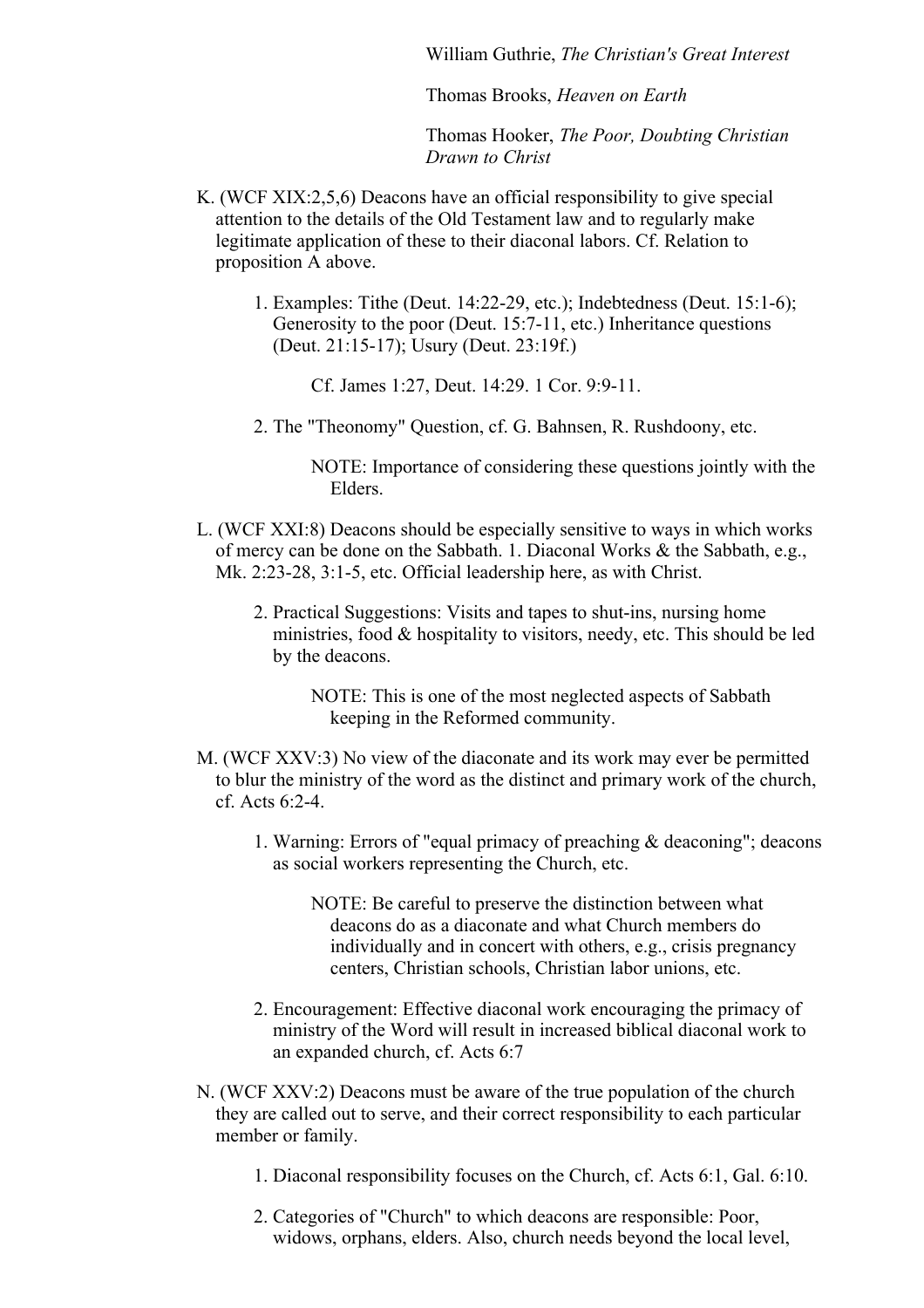e.g., presbytery, denominationally, internationally through church connections, etc.

NOTE: Always keep proper spheres of responsibility in mind, e.g., extended families, local churches, etc.

- O. (WCF XXVI, esp. sections 1, 2) The application of our confessional doctrine of "The Communion of the Saints" should be a specific study and burden of the diaconate.
	- 1. Language of Obligation, cf. 1Thess. 5:14, 1 Jn. 3:16-18, 2 Cor. 8 & 9, etc.
	- 2. Extent of concern, cf. XXVI:2b, 2 Cor. 8 & 9.
	- 3. Elements necessary for this: a. Conviction of responsibility. b. Determination to work at it. c. Prayerful wisdom and creativity. d. Patience!
- P. (WCF XXXII, XXXIII) Deacons ought to have clear, experimentally cultivated views of man's eternal state and of the judgment to come.
	- 1. Why? Ministry to comfort saints and to warn sinners is inevitable for deacons. Evangelistic work of deacons.
	- 2. How? Meditation, cf. 2 Cor. 5:11. Make use of items like S. Rutherford's *Letters*, R. Baxter's *The Saint's Everlasting Rest*, sermons by J. Edwards, etc.

# **III. THE QUALIFICATIONS FOR A DEACON:**

- A. Macroscopic View, Acts 6:3
	- 1. "Good reputation" (" martus"): Legal import, i.e., "credible witness." Trustworthy.
	- 2. "Full of the Holy Spirit": Godly; Representing the One filled with the Holy Spirit beyond measure, cf. Jn. 3:34. One clothed with the character of Christ.
	- 3. "( Full of) wisdom": Ability to APPLY truth and godly insight in day to day life.
- B. Microscopic View, 1 Tim. 3:8-13
	- "Likewise", i.e., "Likewise deacons MUST, cf. vs. 2: Non-optional qualifications. If this is disregarded by the congregation it is no less a denial of Christ's authority than a denial of the necessity of the new birth, cf. Jn. 3:7.
	- 1. "Reverent" (" semnous"): Umbrella characteristic. Honorable, dignified, courteous. Commanding respect and trust.
	- 2. "Not double-tongued: ("dilogous") e.g., "Forked tongue." Making commitments he is unwilling or unable to keep. One who is trustworthy and dependable. "His yes is yes!"
	- 3. "Not given to much wine", e.g., Mediterranean customs of hospitality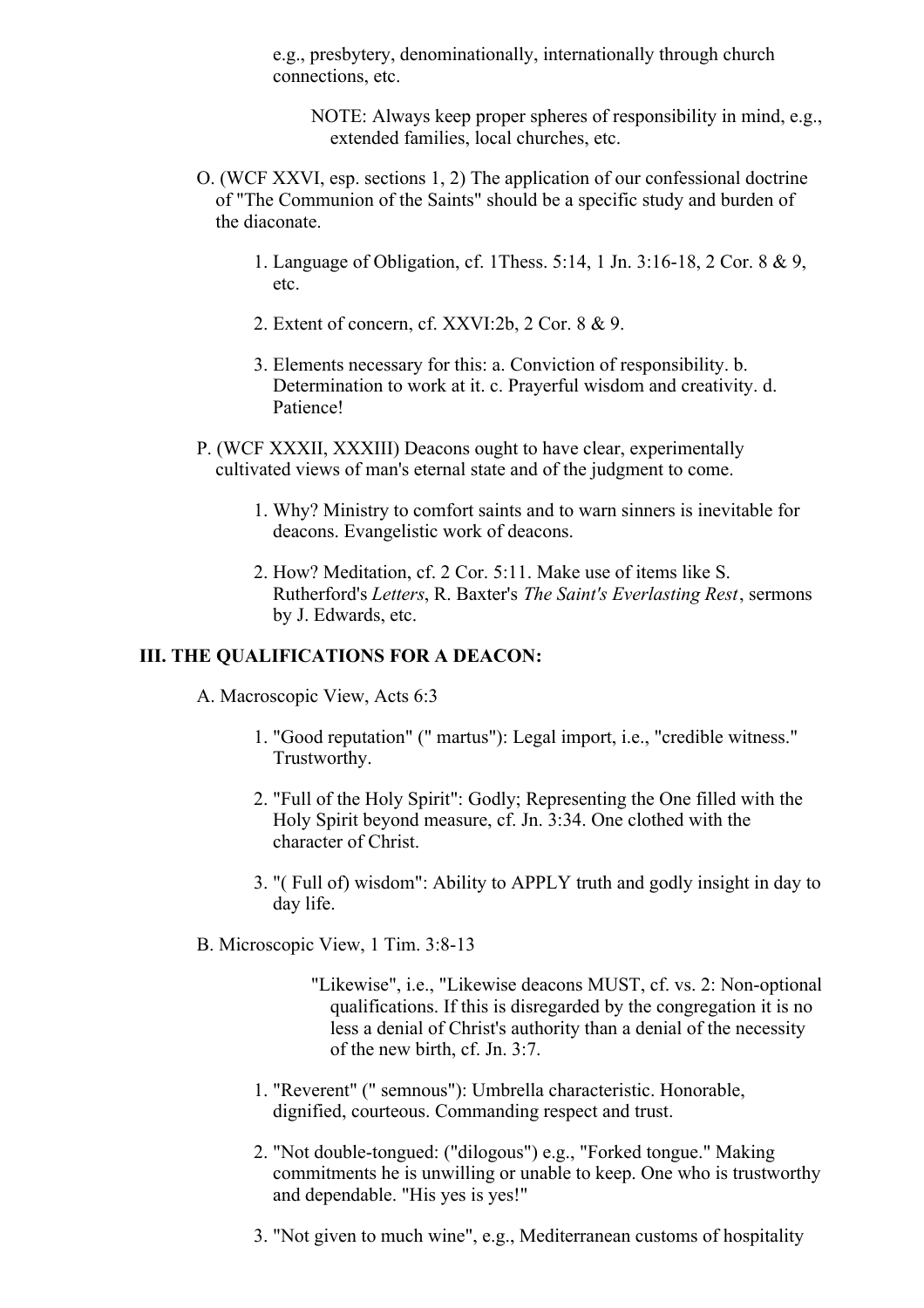included giving wine to guests. Must be manifestly self-controlled. Ill discipline in one area is indicator of ill discipline in other areas.

4. "Not greedy for money." Not obsessed with material gain. Weakness in this area could create distrust in those who know the deacon handles funds. It can also bring an analogous attitude toward regarding temporalities in the church, i.e., Empire building or stinginess vs. liberality.

NOTE: Constant need to balance sobriety with a benevolent spirit.

5. "Holding the mystery of the faith, cf. I & II above, with a pure conscience", cf. 4:2, 1 Peter 3:13-17.

> I.e., One who does what is right regardless of the cost. One who does not give in to wrongdoing, knowing the cost. (Emphasize the importance of a pure conscience!)

6. "Tested": Passed the test, cf. Rom. 12:1,2. cf. Directive #3, C (below)

NOTE: The "provenness" comes first, not afterward!

- 7. "Women/wives": Not "deaconesses". Probably: Wife of deacons, cf. vss. 2, 12. Or: Women who assist deacons, i.e., unordained deaconesses.
	- a. "Reverent": Commanding respect, cf. #1 above.
	- b. "Not slanderers", i.e., Not "devils" (!), i.e., , Malicious gossips, cf. Titus 2:3.
	- c. "Temperate": Sober. Moderate. Careful. Both feet firmly planted on the ground!
	- d. "Faithful in all things": Truly godly person. Woman who represents the faithfulness of Christ, the Faithful One.
- 8. Domestic Qualifications:
	- a. "One wife husband": Not a playboy. No doubt about his faithfulness to his wife (if he is married). Remember that deacons have a special responsibility to minister to widows, including young widows. Great danger of temptation here.
	- b. "Ruling children well" ("proistemi"): 1) To put one's self before; lead. 2) Care for: Caring leadership of children. The deacon manages his house with this concern in view.
	- c. "Manages his own household well.": Including his wife! All is in order, e.g., bills are paid,
	- d. Biblical priorities, godly home management.

NOTE: This is what deacons must provide for the church, "the household of God."

C. Basic Directives for Cultivating These Qualifications: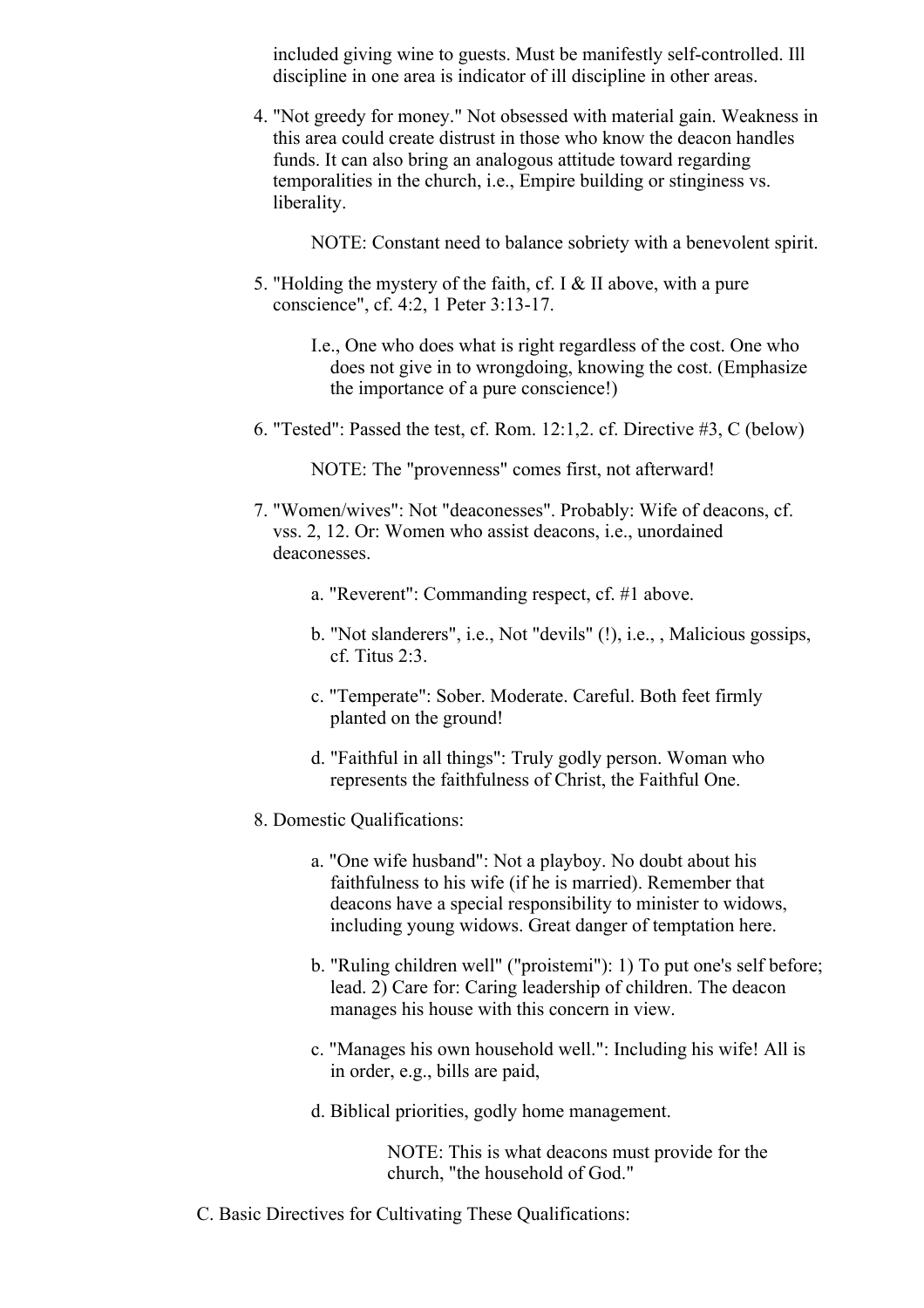- 1. Diligence and regularity in exercises which develop personal piety.
- 2. Serious attention to the breadth of duties connected with home management.
	- NOTE: Home is nursery of the church. Officers are outstanding nurserymen.
- 3. Natural demonstration of these qualifications in the context of corporate church life.

NOTE: You do not make yourself a deacon. Neither does the Church. The Church must recognize the Deacon that Christ is making you.

## **IV. THE DEACON AS AN OFFICER: GENERAL CONSIDERATIONS**

- A. The Biblical Backdrop: Acts 6:1-7 (I am presupposing that this is the origin of the diaconal office.)
	- i.e., this is "stage setting" for the "furniture (tables!) of present diaconal service.
	- 1. The diaconate grew up out of the soil of practical necessity in the life of the early Christian church.

Cf. vs. 1a. The Church was growing! cf. Situation in which OT eldership/ judges began, Ex. 18.

2. The terrain was affected, frankly, by some of the most banal, aggravating effects of the curse, vs. 1b.

I.e., This is the real world of church life & diaconal work!

3. The diaconate originated for the purpose of relieving the other group of officers of certain "delegateable" official responsibilities so that what is primary in the church might be maintained, vss. 2.4. cf. "It is not pleasing/desirable". Not: "It is wrong."

> NOTE: Never forget the primacy of the ministered Word of God in the Church, cf. Jn. 17:17, Rom. 3:2, 1 Tim. 5:17, 1 Tim. 3:15, 4:6, 11, 13-16, 2 Tim. 1:13ff., 2:15, 3:14-17, 4:1-5, etc.

- 4. The diaconate was established as an understood, accepted, and wellreceived outgrowth of orderly congregational life, vss. 3-5.
- 5. Deacons possessed/possess official authority for service in the Kingdom of God, vss. 3b, 6b

I.e., "appoint over this business" ("kathistemi": seat, authority over; to put in charge) —cf. Matt. 24:45, 47; 25:21, 23, Heb. 2:7, 8:3.

a. Not to be understood as OVER those primarily vested with authority, i.e., Elders/Bishops.

> I.e., This is acknowledged by responsibility of deacons to Session.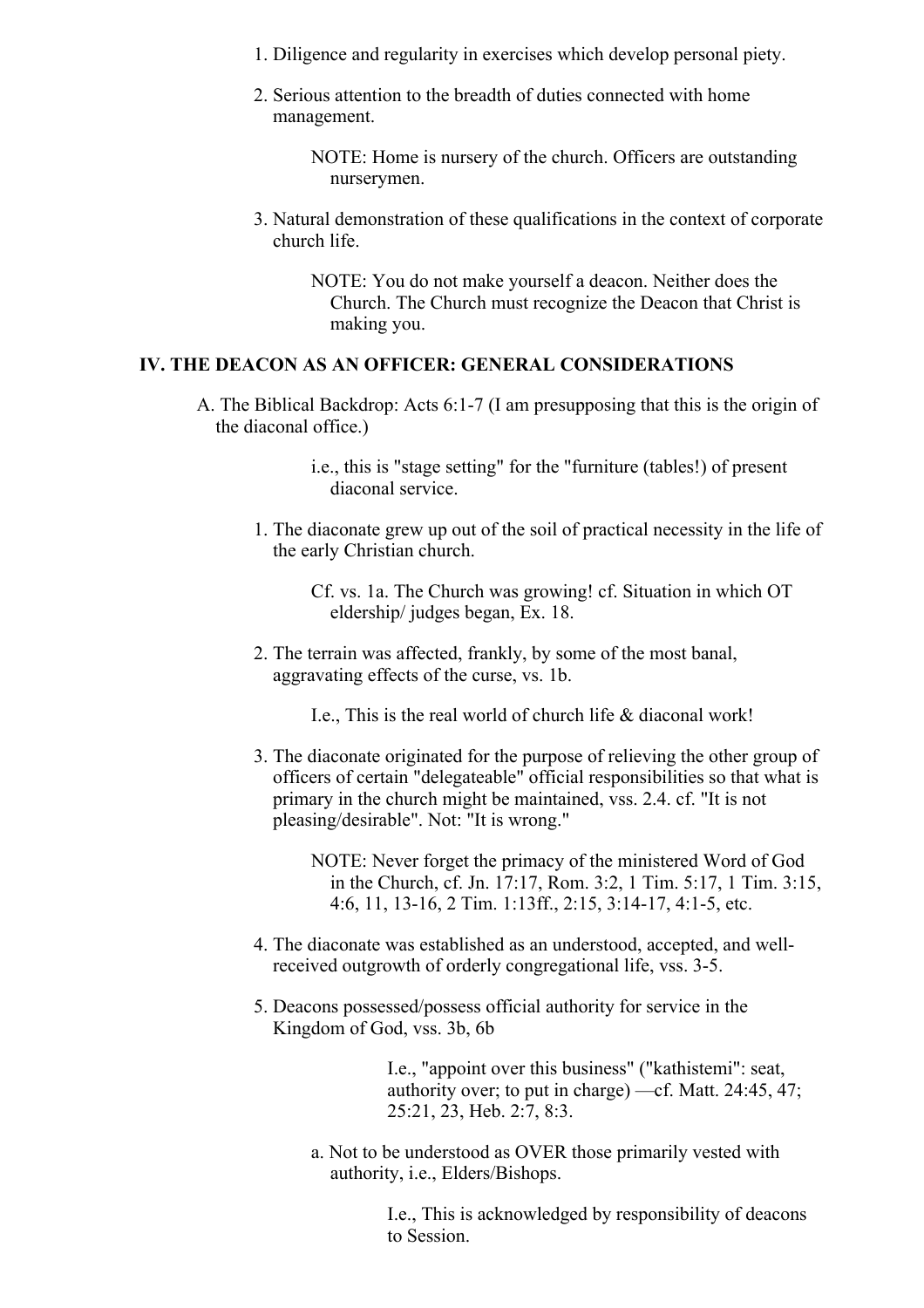- b. Neither to be understood as WITHOUT AUTHORITY to act officially within a given sphere or spheres of responsibility. vs. 3b.
- 6. Normally the office carries with it divine blessing appropriate to the effects of conscientiously performed diaconal labor, vs. 7. i.e., Growth of word of God & multiplication of disciples. This came because the primacy of the ministry of the word of God was secured. The office of the deacon is a standing testimony to this.

#### Summary:

- 1. This does not detract from the general responsibility of every believer to serve. This type of general Christian service is effectively accomplished by making disciples by the Word of God.
- 2. We are dealing with an office, i.e., one vested with the authority of Christ specifically to exhibit His servanthood in the Church.
- 3. The diaconate is neither a "sub-pastoral function" nor a service that merely provides care for the needy. It is an office given charge of any temporality which would otherwise be managed by the Elders.

Cf. J. H. Thornwell, *Collected Writings*, vol. IV, p. 201: "*It must be perfectly obvious to every candid mind that the entire secular business of the Church was entrusted to the Deacons; that one specific duty is mentioned, in accordance with the general method of Scripture, as a specimen of a class, and that the reason of the appointment determines the extent of the duty involved*"

—Leon Morris, BAKER'S DICTIONARY OF THEOLOGY, *"The function of the deacons may well have been administrative and financial."*

- 4. The purpose of the diaconate: To preserve the primacy of the Word of God ministered in the Church, and (now) the Elder's work of prayer and the ministry of the Word.
- B. The "Tables" of Actual Contemporary Diaconal Work
	- 1. The Table of the Genuinely Needy Among God's People, cf. Coppes, pp 139-154, 105-138.
		- a. Esp. widows & orphans, (cf. Js. 1:27. OT references, e.g., Ex. 22:22, Deut. 10:18), those providentially impoverished (Gal. 2:9f., 2 Cor. 8, 9, etc.), handicapped.
		- b. Not to subsidize luxuries, options, etc.

NOTE: This serves to exhibit the Kingdom of Heaven among Christ's people, i.e., showing a Father who provides our needs (*not* our wants!)

2. The Table of the Church as an Organization.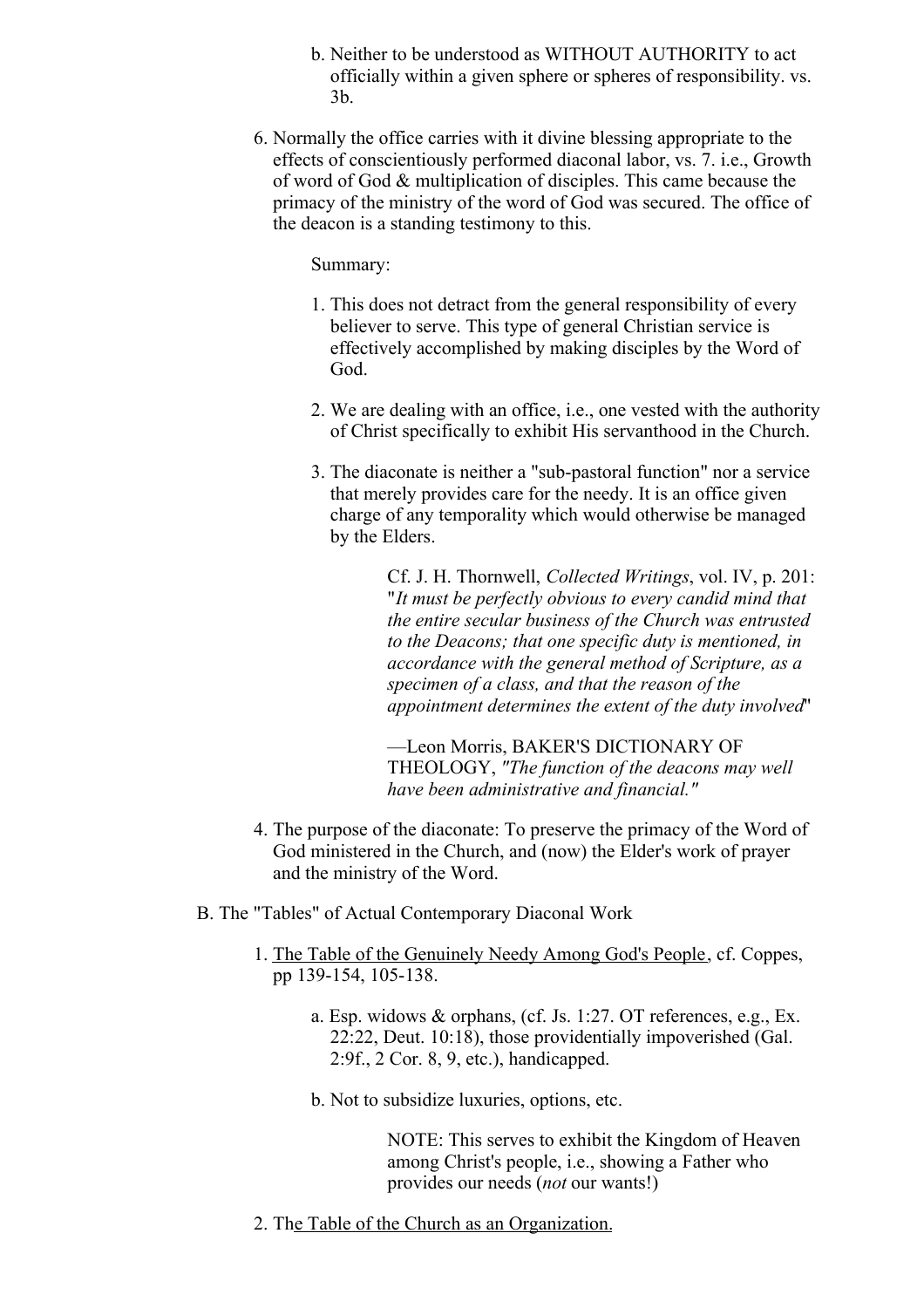I.e., "Church": Visible instrument through which the Word of God is spread. Something that, in its entirety, is to be "holy unto the Lord", cf. Zech. 14:20f, 1 Tim.  $3:15.$ 

- a. Its physical facilities, cf. 1 Cor. 10:31, etc.
- b. Its relation to State & Society, cf. Matt. 22:21, 2 Cor. 8:21.
- c. Its budget, cf. Biblical principles of liberal frugality and faithful reasonableness.
- d. Its public presentation, cf. 'Man *does* look on the outward appearance" (1 Sam. 16:7)
- e. Its functioning during public meetings for the purpose of stated ministry. e.g., Greeting at door, ushering, preserving order, heating & cooling of building, emergencies, etc.

NOTE: All must work for maximum furthering of Word of God.

#### 3. The Table of the Pastor(s).

- a. Adequate compensation for Minister/ Teaching Elder, and consideration of his legitimate ministerial needs. NOTE: This is best done by asking him, and encouraging openness.
- b. Other "temporalities" delegated to them as necessary, e.g. issues regarding provisions for a minister's housing, provision for his "retirement" (medical insurance, etc.)

NOTE: This mandates close interaction with Elders as fellow officers.

- 4. The Table of the Lord, i.e., "The Lord's Table."
	- I.e., This serves to epitomize the official relation of the deacons to the stated ministry of the Word. (This is also true with deacons taking up the offering).

—Summary: The work of "official service". Representing the "other side" of the Saviour's work (Matt. 20:28)

—Cf. J. Owen, WORKS, Vol XVI, p. 147: *"Whereas the reason of the institution of this of ice was, in general, to free the pastors of the churches who labour in the word and doctrine from avocations by outward things, such as wherein the church is concerned, it belongs unto the deacons not only to take care of and provide for the poor, but to manage all other af airs of the church of the same kind; such as are providing for the place of the church-assemblies, of the elements for the sacraments, of collecting, keeping, and disposing of the stock of the church for the maintenance of its of icers and incidences, especially in the time of trouble or persecution. Hereon are they obliged to attend the*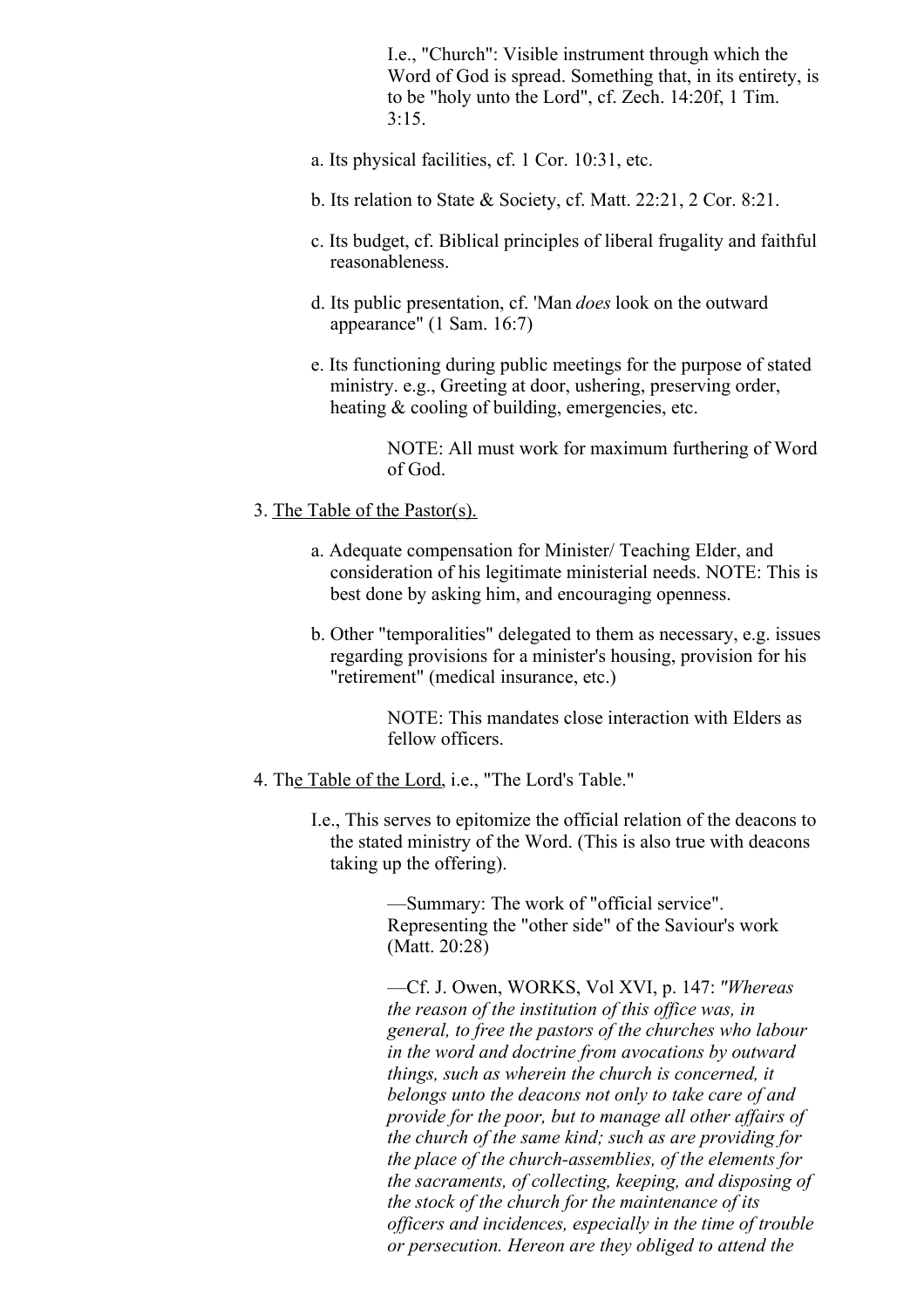*elders on all occasions, to perform the duty of the church towards them, and receive directions from them. This was the constant practice of the church in the primitive times, until the avarice and ambition of the superior clergy enclosed all alms and donations unto themselves."*

# **V. THE DEACON: DAILY, WEEKLY, MONTHLY, YEARLY**

NOTE: You are first a *man*, not first a *deacon*, cf. Acts 6:3. Beware of officiousness/ lordliness.

# A. Daily:

1. Give habitual attentiveness to your personal communion with God and growth in grace, e.g., Bible reading, devotional reading, prayer. You must not leave your first love, cf. Rev. 2:4.

> NOTE: This is necessary to keep you pliable in the hand of your Master.

- 2. Cultivate a "diaconal mindedness" before God and your fellow man.
	- a. *Before God:* Especially prayer for the church and its members over whom you have specific responsibilities. This brings a reciprocal effect: It encourages your overall diaconal ministry with and to them.
	- b. *Before Man:* Sensitivity to human situations. Holy meditation concerning how to deal with them.

NOTE: Seek, under Christ, to be a master of the "How", e.g., Good Samaritan, Lk. 10:25-37.

—Summary: Your "daily distribution", cf. Acts 6:1, must be as constantly in mind as is the ministry of the Word. Carry it about as a burden of your heart.

- B. Weekly: Your involvement in regular congregational life.
	- 1. Lord's Day meetings: The most heightened and obvious manifestation of diaconal ministry, because this time is the most heightened and obvious manifestation of the ministry of the Word.
		- a. *Before Worship*: Lighting, heating, cooling, sound system, setting up for Lord's Supper and/ or baptism, general appearance of the building, ushering, urging silence before worship, etc.
		- b. *During Worship*. Offering, being prepared for emergencies, knowing how to deal with any disruptions that may come, e.g., crying babies. Nursery. Heating & cooling, etc.
		- c. *Following Worship*: Counting offering and being sure it gets to Treasurer, lighting off, general tidiness, locking doors, etc.

NOTE: Never forget role and authority of the deacon, particularly at this time.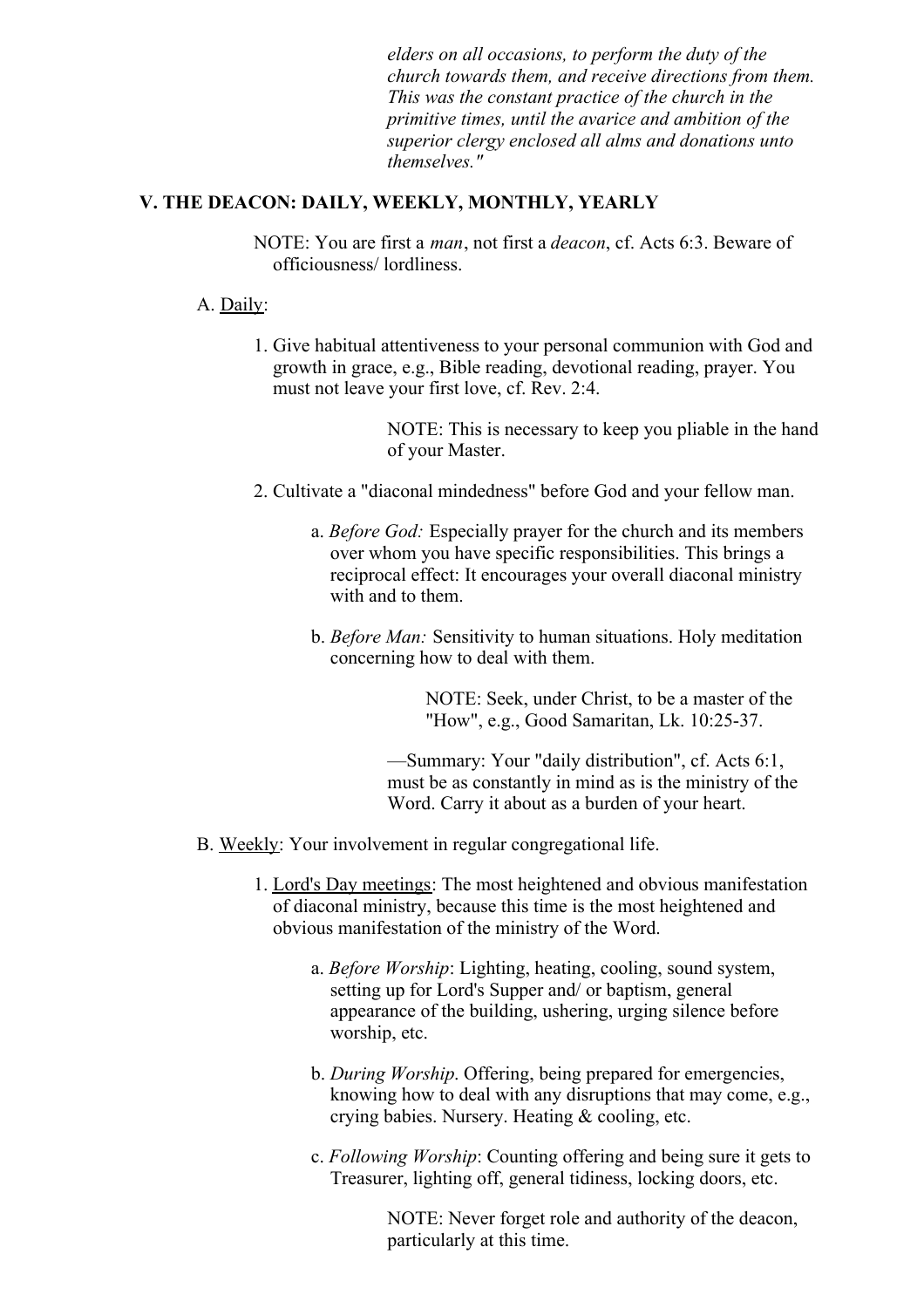# 2. The Prayer Meeting:

- a. Be sensitive to expressions of personal and congregational concerns bearing on the work of the deacons, e.g., Illnesses, financial difficulties, etc.
- b. Be sensitive to expressions of possible diaconal matters beyond the local level, e.g., Ministers in distress, etc.
- 3. Periodic Evening Labors, e.g., Committee meetings, visits to needy, hospital visits, work at building.
- 4. Other Worthwhile Projects.
	- a. Be careful not to over-extend yourself. Keep priorities of service: Family, Church, Other projects.
	- b. Give continual consideration of your gifts and present needs. Seek your greatest usefulness, cf. Matt. 25:14-30. E.g., Service on Presbytery & GA level.

# C. Monthly:

- 1. Attend the Board of Deacon's meeting, and come prepared for what is to be done.
	- a. Importance of minutes properly taken and recorded.
	- b. Importance of a docket/agenda, possibly presented in advance on paper. Keep this standard, but functional, cf. Robert's Rules of Order re. Agendas for business meetings.
	- c. Importance of motions, thorough discussion, consensus/ vote, carrying through on decisions made.
	- d. Wisdom of taking your time! cf. Prov. 19:2, "It is not good for a soul to be without knowledge, and he sins who hastens with his feet."
- 2. Never be reluctant to consult with the Session: Free, regular communications with Elders, cf. Like communication between husband and wife regarding their children! cf. FG, OPC, XI:5. OPC Franklin Square Deacon's Manual, pp 7,8.
- 3. Do not permit material concerns to gradually eliminate personal concerns.
	- a. Purpose of diaconal work: Relieve elders. Focus is on *personal* provisions.
	- b. Suggestions: Ask elders: "How can we be of help?" Give them time to consider and answer. Be sensitive to needs beyond the local level, cf. 2 Cor. 8,9, esp. 8:14.
- 4. Allow no tolerance for questionable, dishonest, or sloppy financial and legal practices. e.g., financial reports, payment of bills, complying with codes, etc. Cf. 2 Cor. 8:21.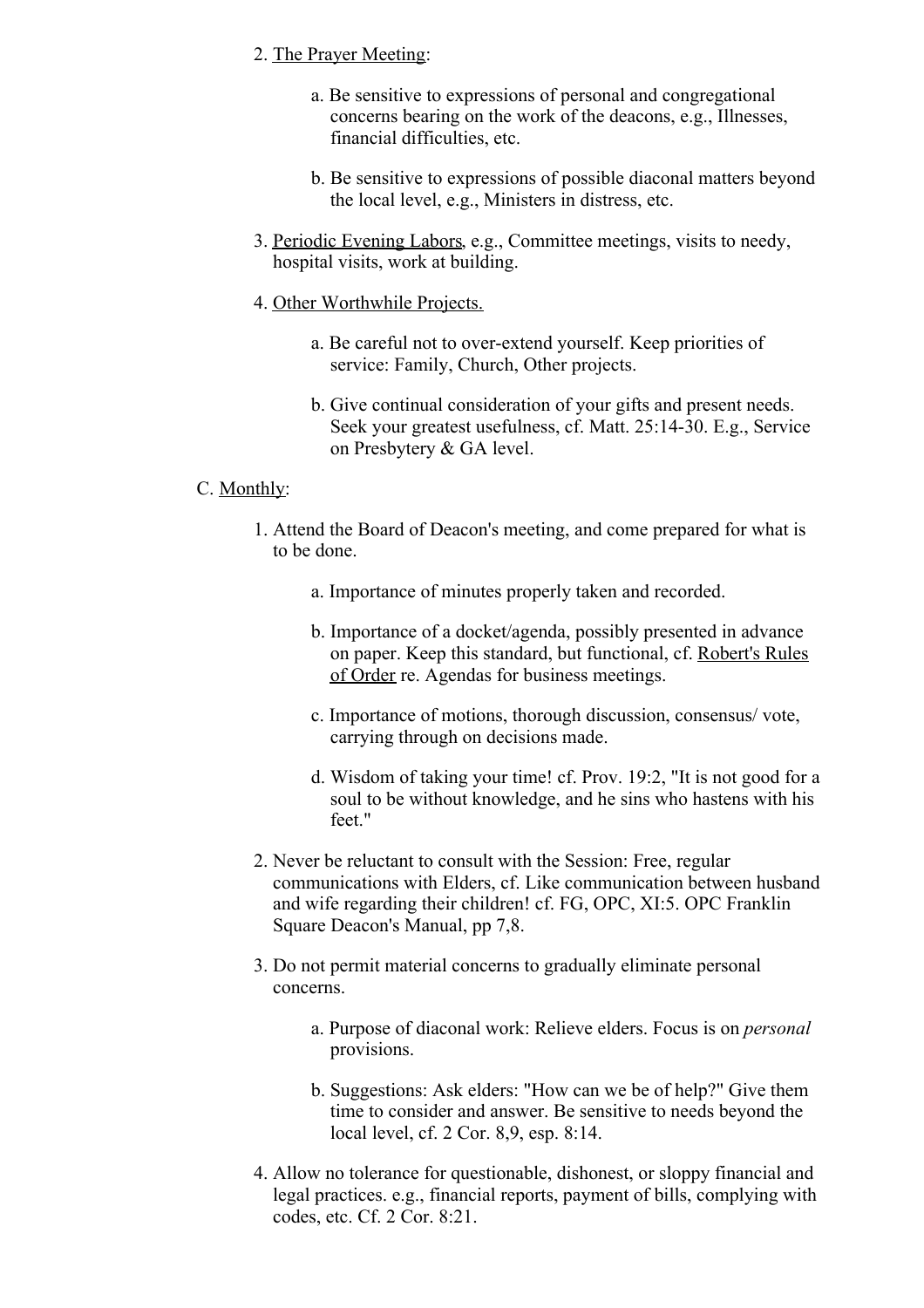- 5. Remember: You have an increasingly committed congregation with which to work.
	- a. Make mental and/or written notes of needs, gifts, people. Link them up! Do assessments. Develop and use committees as necessary, e.g., committee to work particularly with the elderly.
	- b. Never forget: "Church" is people .... not programs!
- 6. An increasingly prominent project: Information to encourage liberality by the congregation.
	- E.g., Report on Lord's Supper Sundays, Bulletin announcements/ inserts, prayer meeting, newsletter, etc.
	- I.e., Work to see the spirit of 2 Cor. 8, 9 increasingly present in the congregation.

# D. Yearly:

1. Review Form of Government, church By-Laws, Deacon's Manual, Training Class notes, other relevant materials. i.e., A stirred pool cannot grow stagnant and usually will not get polluted!

> NOTE: Share what you read & learn. Practice diaconal cross-pollenization.

- 2. Importance of self-assessment, goal-setting, and planning.
	- a. *Self-assessment*: Regarding your past performance individually as a deacon and corporately as a board.
	- b. *Goal-setting*: 1 yr. 3 yr. 5 yr. 10 yr. esp. re. temporal concerns, e.g., building improvements. e.g., Work days, capitol improvements, major renovations, manse improvements, etc. Be sure to include planning, i.e., 'How do we get there from here?" Use committees where that is necessary, appropriate, and helpful.
- 3. Be wisely frank with congregational reports.
- 4. Elect officers, e.g., President, Secretary, Treasurer. Be clear as to their responsibilities (These should be presented in church by-laws.)

## **Some Personal Questions for Those Men Considering the Office of Deacon**

*(Based on material in Acts 6:3 & 1 Timothy 3:8-13)*

1. Do I regard myself as have a good testimony as a Christian, a Christian husband, a Christian father, a Christian church member, a Christian worker, and a Christian neighbor?

2. Do I manifest the marks of godliness that are an evidence of being "full of the Holy Spirit"? Is "reverence" a primary mark of my character?

3. Do I possess the sanctified "horse sense" to apply my Christian faith to day-by-day matters